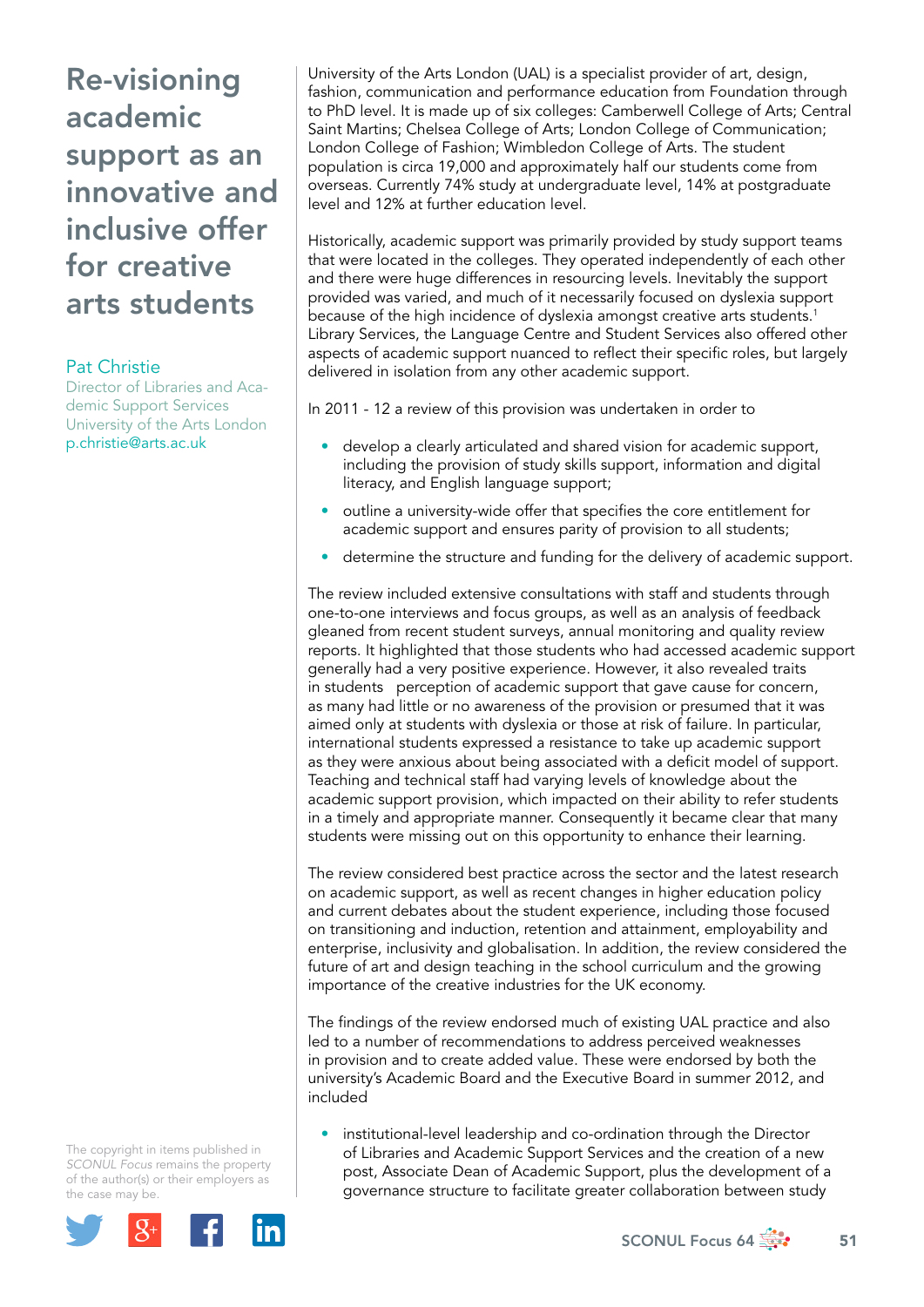support, language support and library support teams;

- implementation of consistent structures and staffing levels across the colleges to ensure parity in provision, plus the creation of a small central team to develop a university-wide offer;
- development of an institutional strategy underpinned by a shared vision and set of core principles advocating the support and development of all students to fulfil their academic potential, and the promotion of academic support as an enhancement rather than a deficit activity;
- creation of a multi-faceted offer that combines subject specific / embedded support and semi-integrated support delivered in the colleges with a new generic / freestanding offer open to all students across the university;
- development of online, multi-media and print materials as a shared resource bank freely available to all students to complement face-to-face support;
- utilisation of libraries and learning zones for academic support activities and for promotional materials as part of a seamless, high-profile and accessible provision;
- transfer of specialist dyslexia support to the University Disability Service.

Appropriate funding was secured and a new organisational structure was put in place as the first priority. Parallel to this, work commenced in a consultative way on the development of the *Strategy for academic support 2013 - 2016*<sup>2</sup> that was endorsed by the Learning, Teaching and Enhancement Committee and Academic Board in summer 2013. The new strategy now underpins all that we do and acts as our institutional roadmap for developing academic support. The Strategy s overarching vision is

*'to enable all students to become confident and competent independent learners, and achieve to the maximum of their potential through the development of their academic skills, literacies and professional attributes.'* 

During 2013 - 14 activity focused on four main areas: governance, including the development of a meeting structure to facilitate the sharing of good practice and greater co-ordination across teams; communications and marketing to increase the visibility and to clarify the identity of academic support for staff and students; developmental work to achieve a multi-faceted offer that would address the specific needs of UAL and our creative arts context.

The new university-wide freestanding programme of events was launched in February 2014 to complement the well-established activities delivered within the colleges. This distinctive offer seeks to enhance the student s '*own learning abilities, strategies and knowledges that underpin progress, achievement and future success* ' in an anticipatory and innovative manner. Sessions are often co-created and co-delivered under the guidance of the Academic Support Co-ordinator so that students benefit from the differing expertise of the staff involved. This is an additional great way of bringing together study support lecturers, librarians and language tutors to create a coherent and collaborative provision. Different approaches are adopted according to the purpose of each session and the preferred learning styles of creative arts students. Students have responded particularly well to: objectbased learning<sup>3</sup> as a technique to develop their research skills and to explore themes such as cultural identity through archives and special collections; Lego® Serious Play® (LSP)<sup>4</sup> as a methodology to help students with 'stuckness ' and as a means to explore the relationship between interests, identities and values; the use of Ketso® kits<sup>5</sup> as a tool for group reflection on collaborative practice.

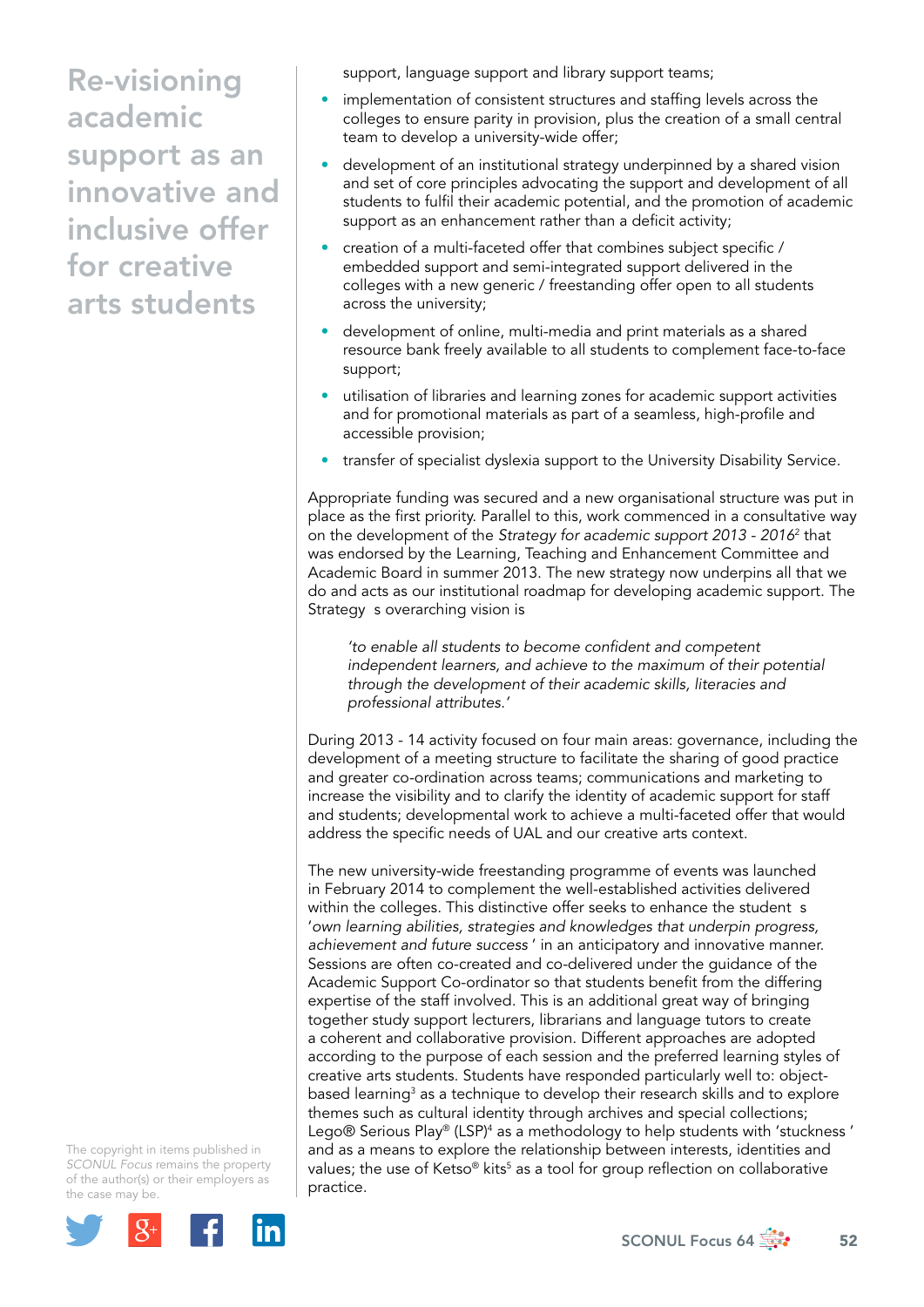

*Object-based learning Photo: Graham Barton* 



*Ketso® kit Photo: Graham Barton* 

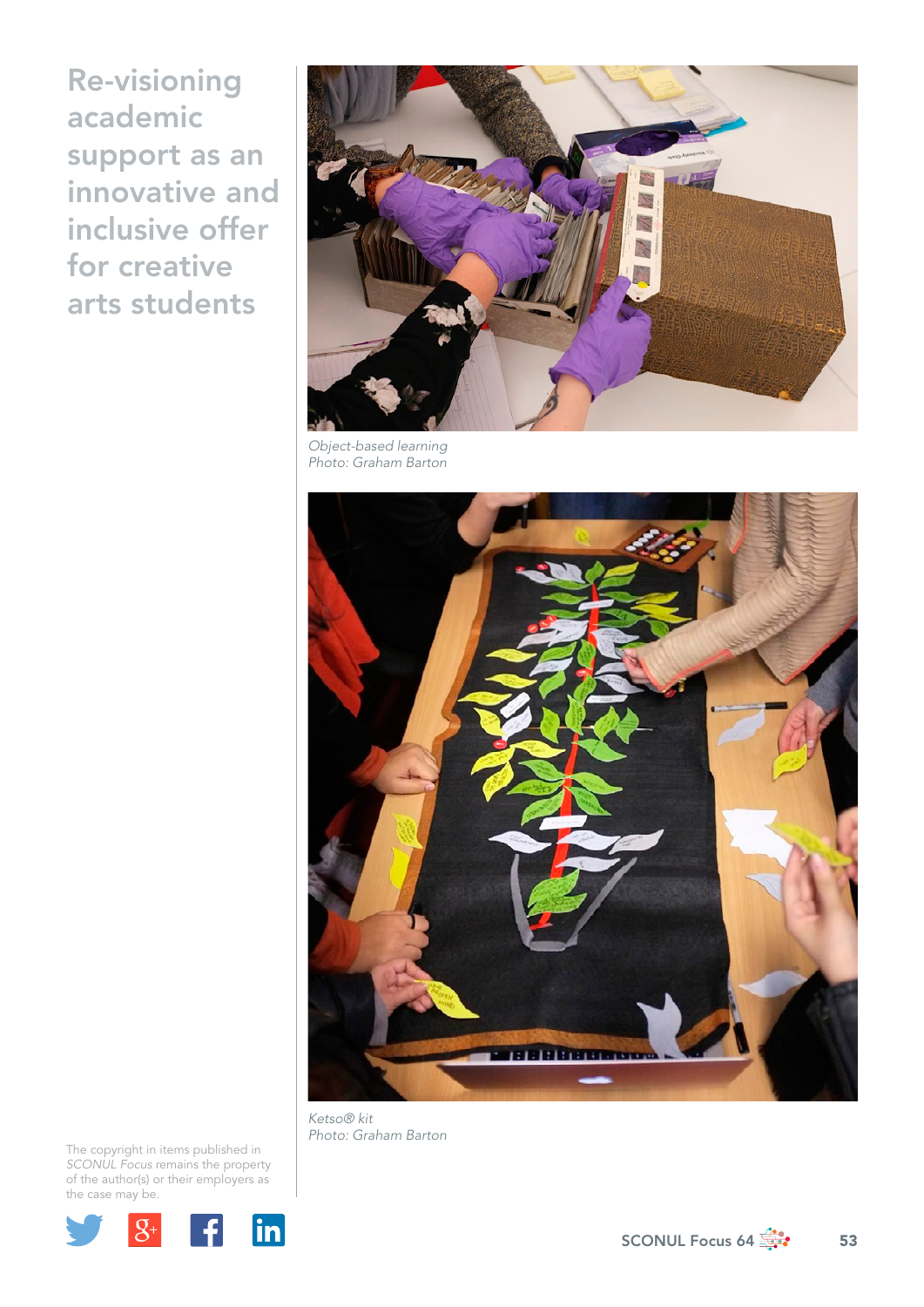

*Lego Serious Play Photo: Graham Barton*

Most of the sessions are open to any student through an online booking system, and although attendance levels vary, wit some sessions being fully booked and others attracting lower numbers, students from all six colleges have attended sessions regardless of geographical location. In fact many of them have stated that one of the things they value about this offer is the opportunity to meet up with students from other disciplines and from other colleges.

We always seek student feedback and are particularly monitoring the following indicators to evaluate the offer: changes in behavioural intention; changes in viewpoint or perspective on discipline; new learning / ideas / sensitivities triggered; increasing self-awareness; understandings of cultural / disciplinary difference. The following is a sample from recent feedback:

'*Every way / suggestion of how to manage stuckness was helpful. Some of them are known things but we don't realize if someone don't say it to you.* ' (about a session on stuckness)

'*How different people have really different perspectives on the same object.*' (about an object-based learning session)

*'I think this kind of workshop just opens my mind and I still need to keep thinking.*' (about an object-based learning session)

'*Yes, try not to think about the question first. Just start to build something and I will find a solution from the process - learning by playing!* ' (about Lego® Serious Play® as a methodology)

We are in our second year of the programme of workshops and continue to experiment with different topics and approaches, continually remodelling the programme to reflect student feedback and to respond to requests from academic colleagues. Recently we have added sessions on: thinking through drawing; thinking through moving image; researching skilfully through artists' books and multiples; exploring flow (using 3-dimensional printing pen technology).

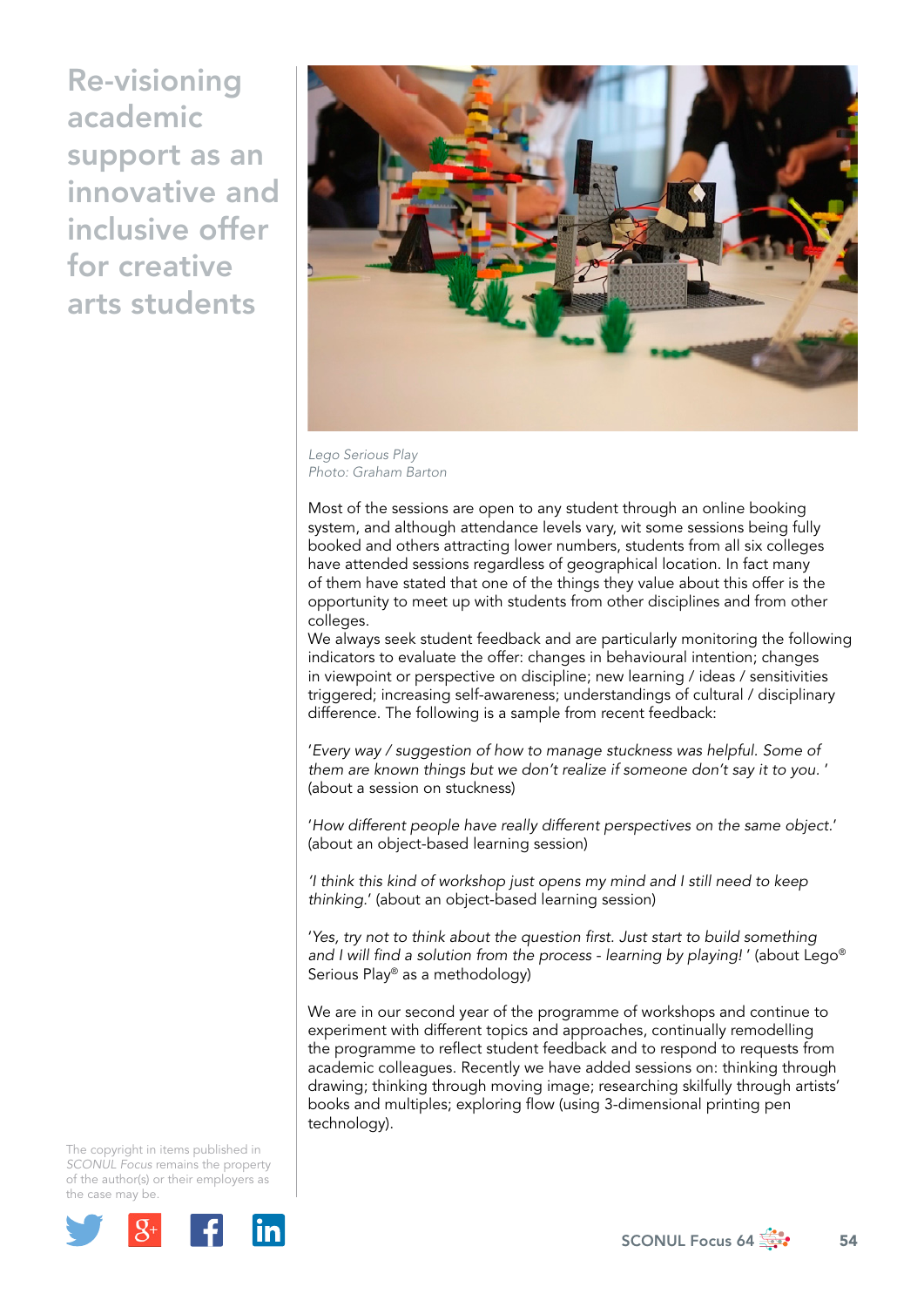

*Learning through drawing Photo: Graham Barton*

The major priority for 2014 - 15 has been the development of a new webbased tool, Academic Support Online. This will be a community-based website for engagement with the debates and skills surrounding learning development at UAL through which both staff and students can contribute content and provide commentary. It will have a direct relationship with the freestanding offer noted above but also link with academic support provided in colleges and by other services, such as Library Services and the Language Centre. Many of the online resources in its knowledge bank will be generated within the university, hence they will be tailor-made for a creative arts community, and links will be provided to the vast array of high-quality resources freely available via the web. It will also offer a booking option for academic support events. To date, Academic Support Online has proved to be an immensely challenging project, but phase one of the knowledge bank is on schedule to be launched in summer 2015. We shall then develop further phases in an agile manner with students and staff being consulted on the design and functionality of the site at every stage.

Other developments currently under way include focused work on pre-arrival and induction support in order to enhance this academic support and thus aid students transitioning into the university. One college has experimented with crowd-sourcing amongst students pre-arrival through the use of blogging in order to promote student engagement and to instil a sense of community prior to arrival. Student-generated induction as advocated by Nicholas Bowskill<sup>6</sup> has also been piloted in an effort to move away from induction through information transmission to induction through co-construction with students. Additionally, special welcome events have been organised for overseas students to aid their integration into the academic and cultural life at UAL and to create a greater sense of 'belonging' from the outset. Future priorities include: targeted support at known crisis points to support retention and attainment; expansion of peer support and peer mentoring schemes; more work on multicultural awareness and valuing diversity amongst both staff and students as part of our commitment to inclusive practices. We also want to build our research capacity and publishing activity on topics associated with academic support, thus contributing to the wider learning development community.

The copyright in items published in *SCONUL Focus* remains the property of the author(s) or their employers as the case m[ay be.](http://plus.google.com/share?url=http://www.sconul.ac.uk/page/focus-64)



In conclusion, it is three years since the original review, so it seems timely to make some personal reflections. The process of writing this article has highlighted just how much has been achieved in a reasonably short time as